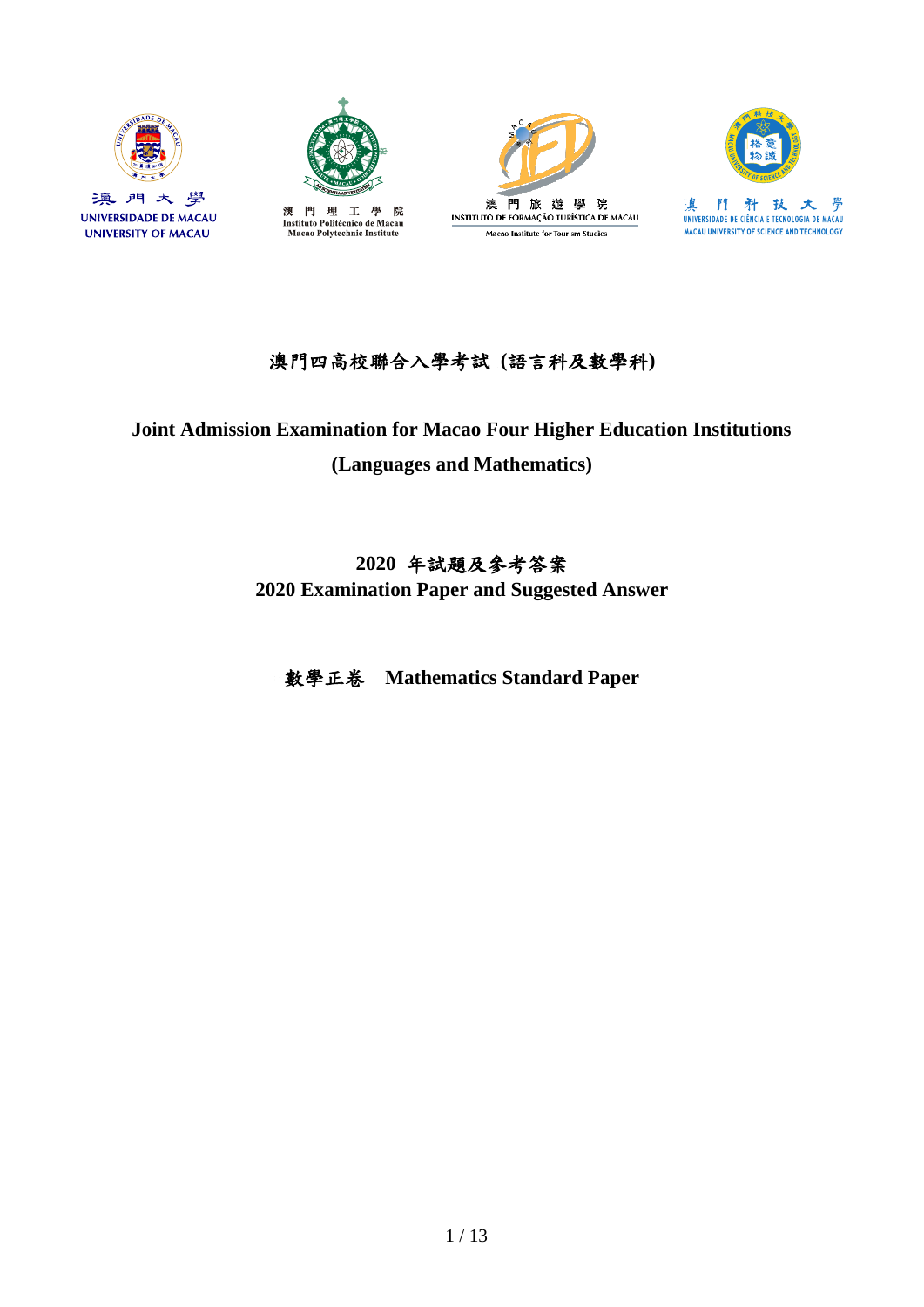#### 第一部份 選擇題。請選出每題之最佳答案。

- 1. 若  $P$ ={0, 1, 2},  $Q$ ={0, 2, 3},  $R$ ={1, 2, 3, 4},則  $P∩(Q∪R)$ = A.  $\{0, 1, 2\}$  B.  $\{0, 1, 2, 3, 4\}$  C.  $\{2\}$ D. E. 以上皆非
- 2. 一個城市於 2017 年終的人口為 200 萬,若此城市的人口增長率為每年 2%,於 2020 年終的 人口應約為 (選擇最接近的答案):
	- A. 2,100,000 B. 2,080,000 C. 2,140,000 D. 2,060,000 E. 2,120,000
- 3.  $9x^2 3x 4y^2 + 2y = 0$ 
	- A.  $(3x-2y)(3x+2y+1)$  B.  $(3x-2y)(3x+2y-1)$  C.  $(3x+2y)(3x-2y+1)$ D.  $(2x+3y)(2x-3y-1)$  E. 以上皆非
- 4. 若  $\sqrt[n]{x}$  表示 x 的 n 次根,下列哪一個正確? A.  $\sqrt[4]{17} < \sqrt{4.1} < \sqrt[3]{7.2}$ B.  $\sqrt[3]{7.2} < \sqrt{4.1} < \sqrt[4]{17}$  C.  $\sqrt[3]{7.2} < \sqrt[4]{17} < \sqrt{4.1}$ D.  $\sqrt[4]{17} < \sqrt[3]{7.2} < \sqrt{4.1}$ E. 以上皆非
- 5. 若  $|-3x-5| \leq 4$ , 則
	- A.  $-\frac{1}{3} \le x \le 3$ B.  $\frac{1}{3} \le x \le 3$ <br>C.  $-3 \le x \le -\frac{1}{3}$ D.  $-3 \le x \le \frac{1}{3}$ E.  $x \le -3$  或  $x \ge -\frac{1}{3}$
- 6. 若 *x*5*y*13,下列何者是真? I.  $\log_x y = \frac{13}{5}$  II.  $\log_y x = \frac{13}{5}$  III.  $\log_x y = \frac{5}{13}$  $\log_x y = \frac{5}{13}$  IV.  $\log_y x = \frac{5}{13}$  $\log_{1} x = \frac{5}{13}$ A. 只有 I B. 只有 II C. 只有 IV D. 只有 II 及 III E. 只有 I 及 IV
- 7. 若  $\sqrt{x}+7-\sqrt{x}=2$ ,則  $x=$ A.  $\frac{9}{16}$  $\frac{9}{16}$  B.  $\frac{3}{16}$  $\frac{3}{16}$  C.  $\frac{9}{4}$  $\frac{9}{4}$  D.  $\frac{4}{9}$  $\frac{4}{9}$  E.  $\frac{3}{4}$ 3
- 8. 從 0, 1, 3, 5, 6, 7 這六個數字任取三個不同數字排成一個三位偶數,這樣的偶數有多少個?[注 意:013 只是一個兩位數,而非一個三位數。] A. 26 B. 36 C. 42 D. 45 E. 以上皆非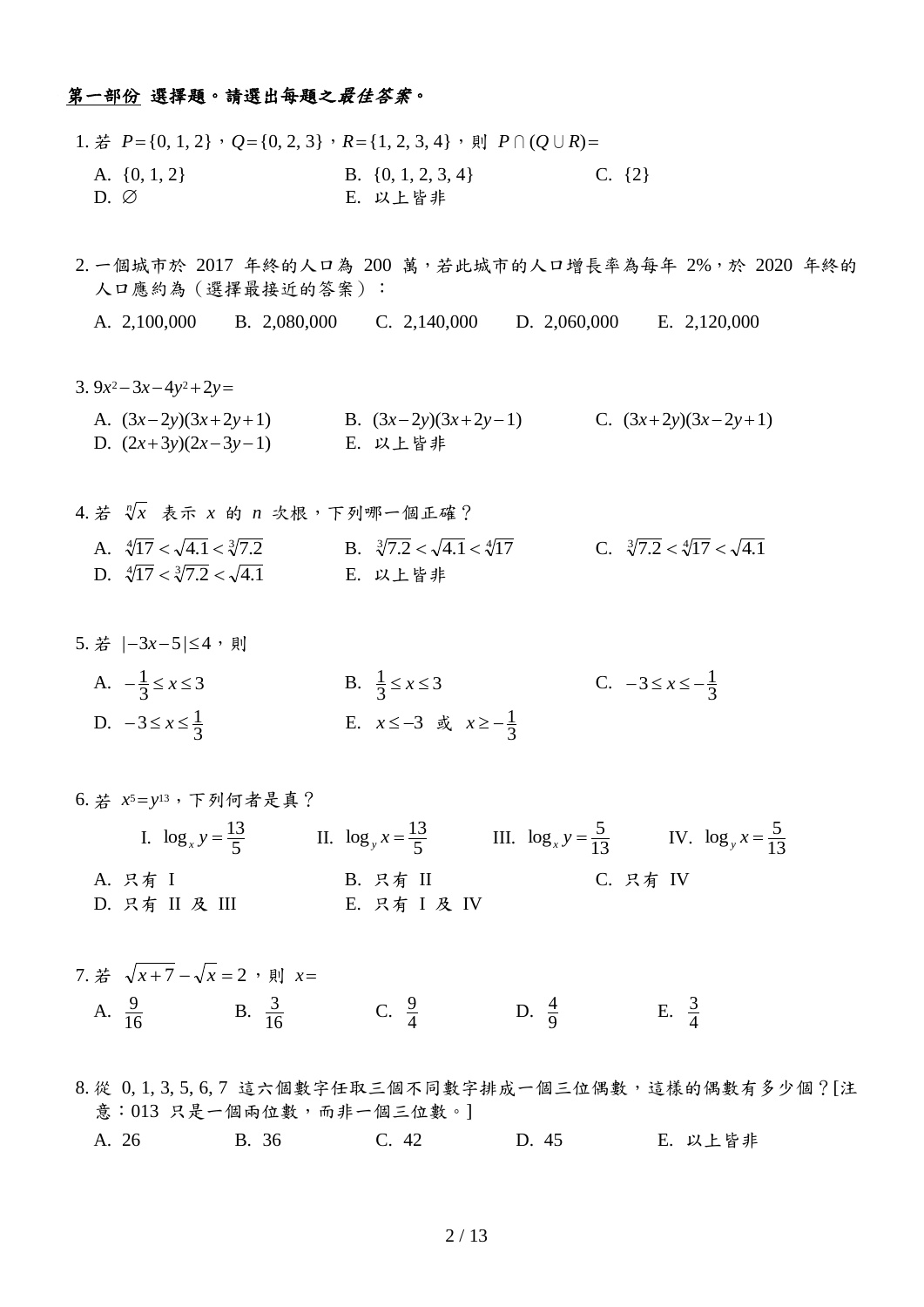- 9. 在  $^{2} + \frac{1}{2}$ <sup>12</sup>  $\bigg)$  $\left(x^2+\frac{1}{x}\right)$  $\setminus$  $\int x^2 +$ *x*  $\left| x^2 + \frac{1}{x} \right|$  的展開式中,常數項是 A. 495 B. 220 C. 66 D. 792 E. 以上皆非
- 10. 設 (*a*, 0) 及 (0, *b*) 為一圓形直徑之兩端點,下列哪點在該圓形上? I.  $(0, 0)$  III.  $(a, b)$  III.  $(a, -b)$ A. 只有 I B. 只有 III C. 只有 I 及 II D. 只有 II 及 III E. 只有 I 及 III
- 11. 若將拋物綫 y=(x+1)<sup>2</sup> 的圖形向右平移 4 個單位,再向下移動 5 個單位,所得的拋物綫方程 為何?
	- A.  $y=(x-3)^2-5$  B.  $y=(x+5)^2-5$  C.  $y=(x-5)^2+3$ D.  $y=(x+3)^2-5$  E.  $y=(x+4)^2-5$

12. 如右圖所示,一對平行綫  $L_1$ :  $x-4y+12=0$  及 *L*2: 2*x my* 4 0 分別與 *y* 軸交於 *A* 和*B* 兩點。求綫段 *AB* 的長度。 A. 4 B. 7/2 C. 5/2 D. 1 E. 以上皆非

- 13. 在等差數列 { $a_n$ }<sub>n≥1</sub> 中,  $a_2$ =22 及  $a_5$ =13。此數列中有多少項為正值? A. 6 B. 7 C. 8 D. 9 E. 10
- 14. 如右圖所示,*PQ* 和 *HK* 分別與圓切於點 *A* 和 *C*。已知 ∠ABC=84° 及 ∠BCH=18°, 求∠PAB。 A. 45° B. 72° C. 78° D. 85° E. 以上皆非



*y*

*O*

*B*

*A*

*x*

*L*2

*L*1

15. 若  $\sin \theta - \cos \theta = -\frac{1}{5}$ , 且  $\pi < \theta < 2\pi$ , 則  $\cos 2\theta$  之值是多少?

A.  $\frac{7}{25}$  $\frac{7}{25}$  B.  $-\frac{7}{25}$  C.  $\pm \frac{7}{25}$  D.  $-\frac{12}{25}$  E.  $\frac{12}{25}$ 12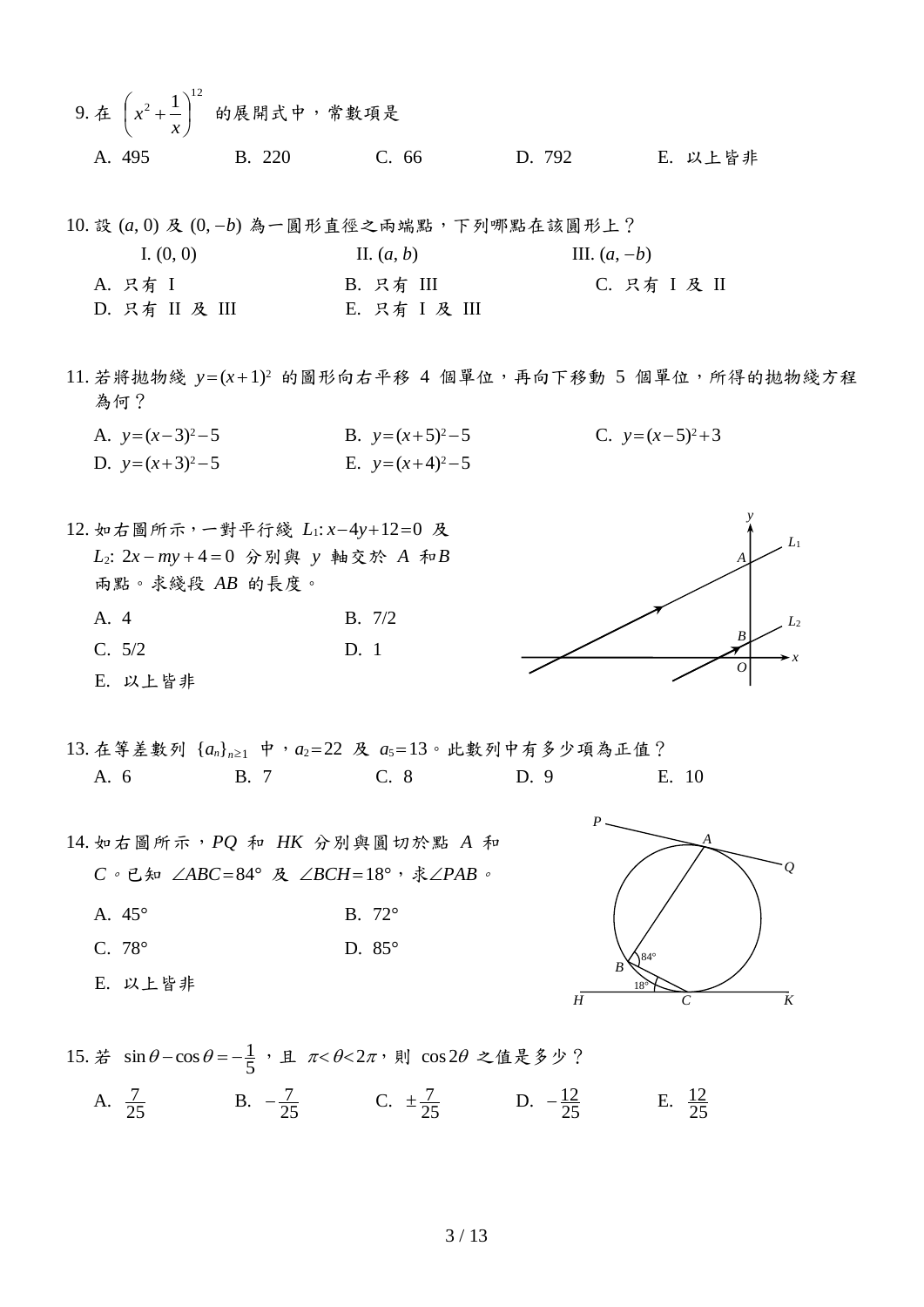### 第二部份 解答題。

- 1. 譚先生在他的抽屜中發現了一些含兩種牌子的電腦磁碟,其中 40% 的磁碟是牌子 A。他知 道牌子 A 的磁碟全是可用的,而牌子 B 的磁碟有 40% 是可用的。
	- (a) 求從這些磁碟中隨機抽出一張可用的磁碟的概率。 (4 分)
	- (b) 假設這些磁碟共有 100 張。若從中隨機抽出 2 張,則它們都是可用磁碟的概率是多少?(答 案以最簡分數表示。) (4 分)
- 2. 一列火車原本以每小時 40 公里的速度從 A 市駛向 B 市。經過 2 小時後,由於發動機故障, 火車要停駛 45 分鐘,以便復修發動機。復修後它以每小時 50 公里的速度行駛,完成餘下的 旅程。
	- (a) 設 A 市和 B 市相距 *x* 公里,試用 *x* 表示在以上情況下火車由 A 駛到 B 所花的時間 (以小時為單位)。 (5 分)
	- (b) 若火車最終能準時到達目的地,從 A 市到 B 市有多遠? (3 分)
- 3. 已知數列 {a<sub>n</sub>}<sub>n≥1</sub> 滿足 a<sub>n+1</sub>=a<sub>n</sub> +  $\frac{2n+1}{n^2(n+1)^2}$  $\frac{2n+1}{2}$  $\ddot{}$  $_{+1} = a_n + \frac{2n+1}{n^2(n+1)}$  $n^2(n)$  $a_{n+1} = a_n + \frac{2n+1}{n^2(n+1)^2}$   $\oint a_1 = 0$ (a) 求  $a_2 \cdot a_3$  及  $a_4$  的值。 (3 分) (b) 猜測數列 { $a_n$ }<sub>n≥1</sub> 的通項公式,並用數學歸納法證明。 (5 分)
- 4. 已知關於 x 的方程  $a^{2x-4}-5a^{x-2}+6=0$  有一個根為 3,其中 a 為常數。 (a) 求 *a* 的值。 (4 分) (b) 求關於 *x* 的方程其餘的根。 (4 分)
- 5. 設  $x^2 + y^2 4x 6y 12 = 0 \cdot 3y = (3\tan 30^\circ)x + 9 2\sqrt{3}$  和  $y = (\tan 60^\circ)x (2\sqrt{3} 3)$  分別為圓形 *C*、直綫 ℓ<sup>1</sup> 和 ℓ<sup>2</sup> 的方程。另設 *A*、*B* 分別為 ℓ<sup>1</sup> 和 ℓ<sup>2</sup> 與 *C* 的交點,其中 *A* 和 *B* 的 *x* 座 標均大於 3。
	- (a) 求 *C* 的半徑 *r* 及圓心 *P* 的座標。 (2 分)
	- (b) 證明 ℓ<sup>1</sup> 和 ℓ<sup>2</sup> 均通過 *P*。 (3 分)
	- (c) 求 *PAB* 的面積。 (3 分)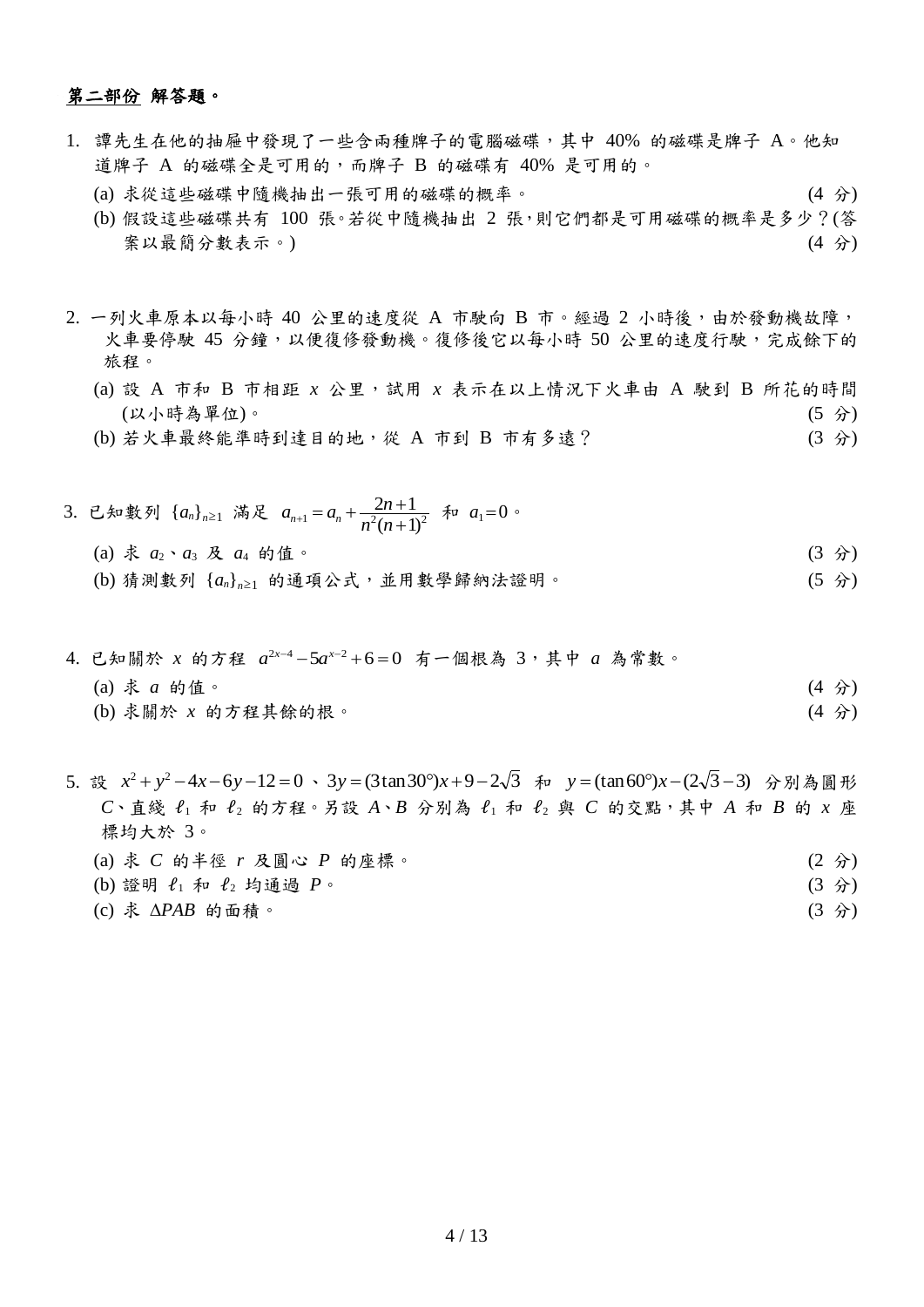## 第一部份 選擇題。

| 題目編號           | 最佳答案             |
|----------------|------------------|
| $\,1$          | $\boldsymbol{A}$ |
| $\overline{c}$ | ${\bf E}$        |
| 3              | $\, {\bf B}$     |
| $\overline{4}$ | $\, {\bf B}$     |
| 5              | $\mathbf C$      |
| 6              | $\mathbf D$      |
| $\overline{7}$ | $\overline{A}$   |
| 8              | $\, {\bf B}$     |
| 9              | $\boldsymbol{A}$ |
| 10             | ${\bf E}$        |
| 11             | $\mathbf{A}$     |
| 12             | $\mathbf C$      |
| 13             | $\mathbf D$      |
| 14             | $\mathbf C$      |
| 15             | $\, {\bf B}$     |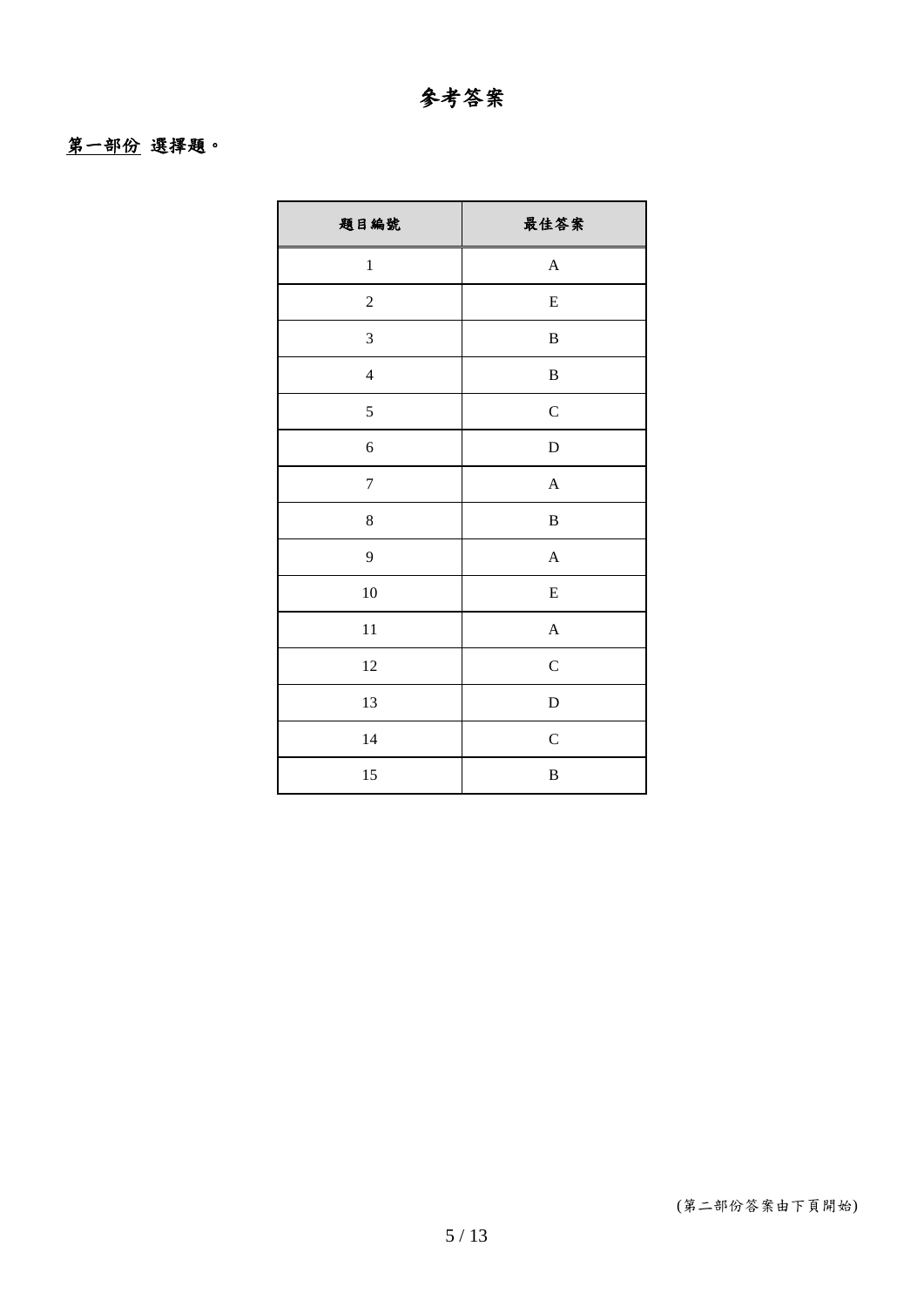### 第二部份 解答題。

- 1. (a) 抽出一張可用磁碟的概率 = 40% +  $(1-40\%) \times 40\% = 0.64$ 。 (b) 抽出兩張可用磁碟的概率 =  $\frac{04}{100}$  $\frac{64}{100} \times \frac{63}{99} = \frac{112}{275}$
- 2. (a) 火車在首 2 小時走了 40×2=80 公里。壞車期間,停駛了 45 分鐘。修復後,它跑了 x-80 公 里,這段車程花了 $\frac{x-c}{50}$  $\frac{x-80}{50}$  小時才到達 B 市。整個車程共用了

2+ 
$$
\frac{45}{60}
$$
 +  $\frac{x-80}{50}$  =  $\frac{23}{20}$  +  $\frac{x}{50}$ 

(b)由於火車原本以每小時 40 公里行駛,若中途沒有耽誤,它應該用  $\frac{x}{40}$  $\frac{x}{10}$  小時準時到達 B 市, 所以有

$$
\frac{23}{20} + \frac{x}{50} = \frac{x}{40} \Rightarrow x = 230 \text{°}
$$

即 A、B 兩市相距 230 公里。

3. (a) 
$$
a_2 = 0 + \frac{2 \cdot 1 + 1}{1^2 \cdot 2^2} = \frac{3}{4} \cdot a_3 = \frac{3}{4} + \frac{2 \cdot 2 + 1}{2^2 \cdot 3^2} = \frac{8}{9} \cdot \mathcal{R}
$$
  $a_4 = \frac{8}{9} + \frac{2 \cdot 3 + 1}{3^2 \cdot 4^2} = \frac{15}{16}$   
\n(b) # (a) 會bold<sup>4</sup> 1/3  $a_n = \frac{n^2 - 1}{n^2}$    
\n32. (b) # 1/4  $a_n = \frac{n^2 - 1}{n^2}$    
\n43. (c) # 1/4  $a_n = \frac{n^2 - 1}{n^2}$    
\n54. (d) # 1/4  $a_n = 0$    
\n55. (e) # 1/4  $a_n = 0$    
\n66. (f) # 1/4  $a_n = 0$    
\n77. (g) 1/4  $a_n = \frac{k^2 - 1}{k^2}$    
\n88. (h) # 1/4  $a_n = \frac{k^2 - 1}{k^2}$    
\n89. (i) 1/4  $a_n = \frac{k^2 - 1}{k^2}$    
\n40. (ii) 1/4  $a_n = \frac{k^2 - 1}{k^2}$    
\n $a_{k+1} = \frac{k^2 - 1}{k^2} + \frac{2k + 1}{k^2(k+1)^2} = \frac{(k^2 - 1)(k + 1)^2 + 2k + 1}{k^2(k+1)^2} = \frac{k^2 + 2k}{(k+1)^2} = \frac{(k+1)^2 - 1}{(k+1)^2}$ 

根據數學歸納法原理,可知 *S*(*n*) 對所有正整數 *n* 都成立。

4.(a) 因為 x=3 是方程的一個根,從而有  $a^2-5a+6=0$ ,即  $(a-2)(a-3)=0$ ,得  $a=2$  或  $a=3$ 。 (b) 當 a=2 時,原方程可以化為 22(x-2)−5·2x-2+6=(2x-2-2)(2x-2-3)=0。解得 2x-2=2 或 2x-2= 3。即 x=3 或 x=log<sub>2</sub>3+2。 當 a=3 時,原方程可以化為 32(x-2)−5·3x-2+6=(3x-2-2)(3x-2-3)=0。解得 3x-2=2 或 3x-2=  $3 \cdot$  即  $x=3$  或  $x=\log_3 2+2$ 。 所以其餘的根為 $log_2 3+2Rlog_3 2+2$ 。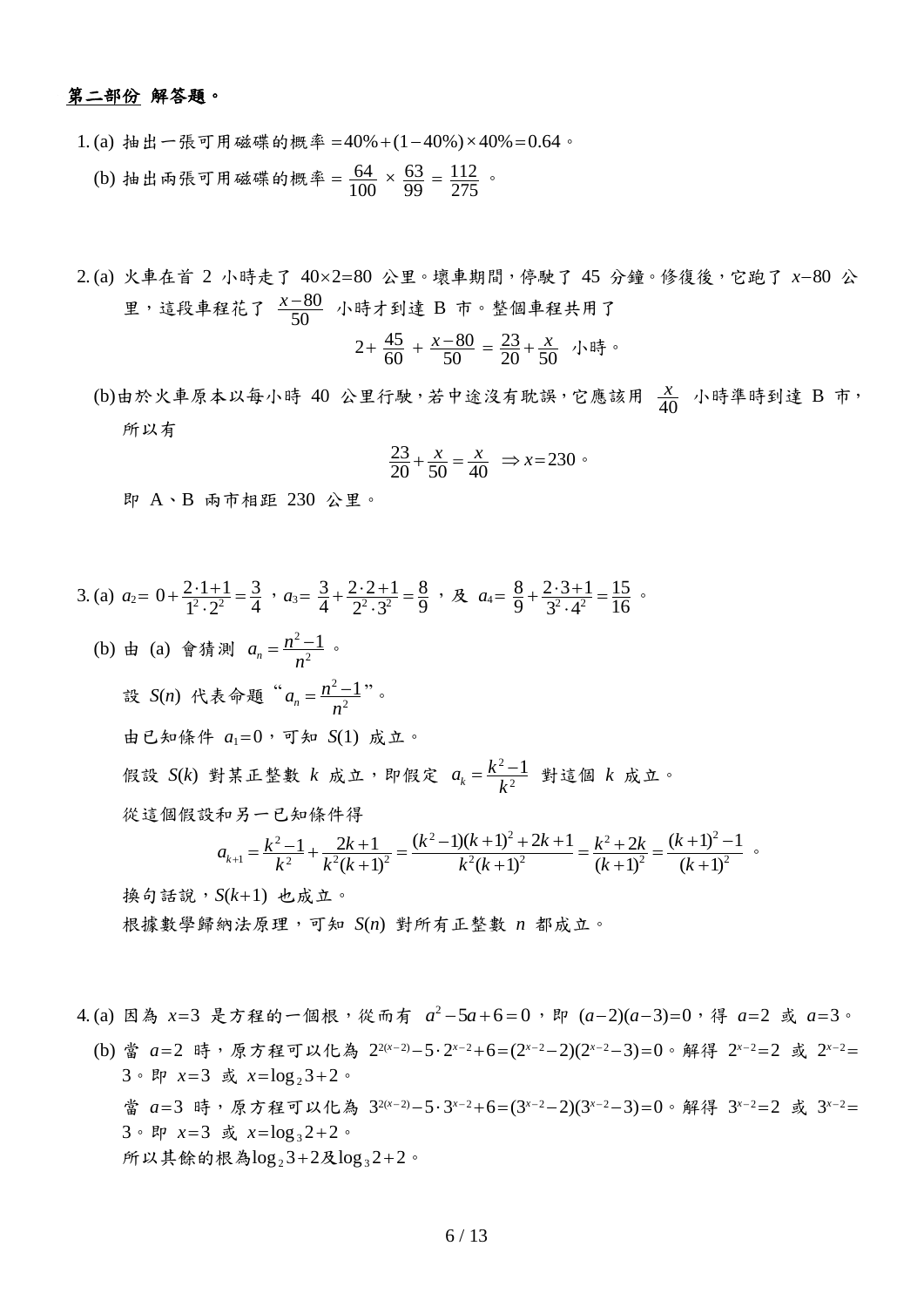- 5.(a) 將 C 的方程寫成  $(x-2)^2 + (y-3)^2 = 5^2$ , 得  $P=(2, 3)$ ,  $r=5$ 。
	- (b) 已知 tan30°=1/ $\sqrt{3}$  及 tan60°= $\sqrt{3}$  · 當  $x=2$  及  $y=3$ ,  $\ell_1$  的方程的右邊 =  $3.1/\sqrt{3}.2 + 9 - 2\sqrt{3} = 2\sqrt{3} + 9 - 2\sqrt{3} = 9 = 3.3 = \ell_1$  的方程的左邊。 ∴ *P* 的座標滿足  $\ell_1$  的方程,换句話說  $\ell_1$  通過  $P$ 。 此外,當 *x*2 及 *y*3,

 $\ell_2$ 的方程的右邊 =  $\sqrt{3} \cdot 2 - 2\sqrt{3} + 3 = 2\sqrt{3} - 2\sqrt{3} + 3 = 3 = \ell_2$ 的方程的左邊。 ∴ ℓ<sup>2</sup> 也通過 *P*。

(c) ∵ *A*、*B* 的 *x* 座標均大於 3,∴ *A*、*B* 均位於 *C* 的右半部份 (如右圖所示)。

設  $\theta = \angle APB$ 。

由  $\ell_1$ 和  $\ell_2$  的方程,得知  $\ell_1$ 和  $\ell_2$  的傾斜角分別為 30° 和 60°。從而得知  $\theta = 60^{\circ} - 30^{\circ} = 30^{\circ}$ 。

∴ *ΔPAB* 的面積 =  $\frac{1}{2}$ *PA* · *PB* sin  $\theta = \frac{1}{2} \cdot 5^2 \cdot \sin 30^\circ = \frac{25}{2} \cdot \frac{1}{2} = 6.25$  $\frac{1}{2} \cdot 5^2 \cdot \sin 30^\circ = \frac{25}{2}$ 1  $\frac{1}{2}PA \cdot PB \sin \theta = \frac{1}{2} \cdot 5^2 \cdot \sin 30^\circ = \frac{25}{2} \cdot \frac{1}{2} = 6.25$ 

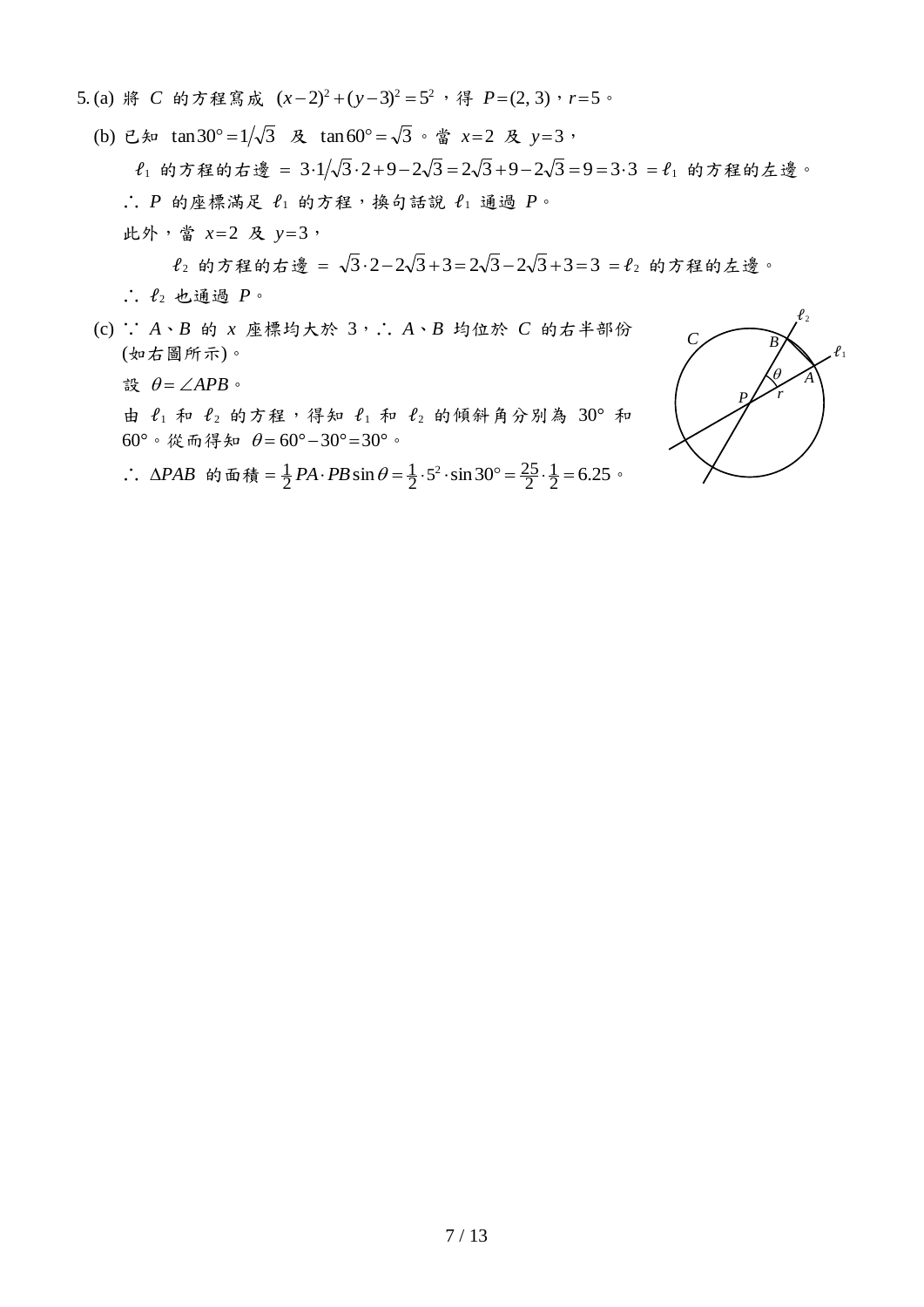#### **Part I Multiple choice questions. Choose the** *best answer* **for each question.**

1. If  $P$  = {0, 1, 2},  $Q$  = {0, 2, 3},  $R$  = {1, 2, 3, 4}, then  $P \cap (Q \cup R)$  = A.  $\{0, 1, 2\}$  B.  $\{0, 1, 2, 3, 4\}$  C.  $\{2\}$  $D. \varnothing$  E. none of the above

2. Suppose the population of a city was 2,000,000 at the end of year 2017. If the population growth rate is 2% per year, at the end of year 2020 the population size will be approximately (select the closest answer):

A. 2,100,000 B. 2,080,000 C. 2,140,000 D. 2,060,000 E. 2,120,000

3.  $9x^2 - 3x - 4y^2 + 2y = 0$ 

A. 
$$
(3x-2y)(3x+2y+1)
$$
 B.  $(3x-2y)(3x+2y-1)$  C.  $(3x+2y)(3x-2y+1)$   
D.  $(2x+3y)(2x-3y-1)$  E. none of the above

4. If  $\sqrt[n]{x}$  denotes the *n*<sup>th</sup> root of *x*, which of the following is correct?

| A. $\sqrt[4]{17} < \sqrt{4.1} < \sqrt[3]{7.2}$ | B. $\sqrt[3]{7.2} < \sqrt{4.1} < \sqrt[4]{17}$ | C. $\sqrt[3]{7.2} < \sqrt[4]{17} < \sqrt{4.1}$ |
|------------------------------------------------|------------------------------------------------|------------------------------------------------|
| D. $\sqrt[4]{17} < \sqrt[3]{7.2} < \sqrt{4.1}$ | E. none of the above                           |                                                |

- 5. If  $|-3x-5| \leq 4$ , then
	- A.  $-\frac{1}{3} \le x \le 3$ B.  $\frac{1}{3} \le x \le 3$ <br>C.  $-3 \le x \le -\frac{1}{3}$ D.  $-3 \le x \le \frac{1}{3}$ E.  $x \le -3$  or  $x \ge -\frac{1}{3}$
- 6. If  $x^5 = y^{13}$ , which of the following is/are true?
	- I.  $\log_x y = \frac{13}{5}$  II.  $\log_y x = \frac{13}{5}$  III.  $\log_x y = \frac{5}{13}$  $\log_x y = \frac{5}{13}$  IV.  $\log_y x = \frac{5}{13}$  $\log_{1} x = \frac{5}{13}$ A. I only B. II only C. IV only D. II and III only **E.** I and IV only
- 7. If  $\sqrt{x+7} \sqrt{x} = 2$ , then  $x=$ A.  $\frac{9}{16}$  $\frac{9}{16}$  B.  $\frac{3}{16}$  $rac{3}{16}$  C.  $rac{9}{4}$  $\frac{9}{4}$  D.  $\frac{4}{9}$  $\frac{4}{9}$  E.  $\frac{3}{4}$ 3

8. Three distinct numbers are selected from the six numbers 0, 1, 3, 5, 6, 7 to form a 3-digit even number. How many ways are there? [Note: the number 013 is only 2-digit, not 3-digit.] A. 26 B. 36 C. 42 D. 45 E. none of the above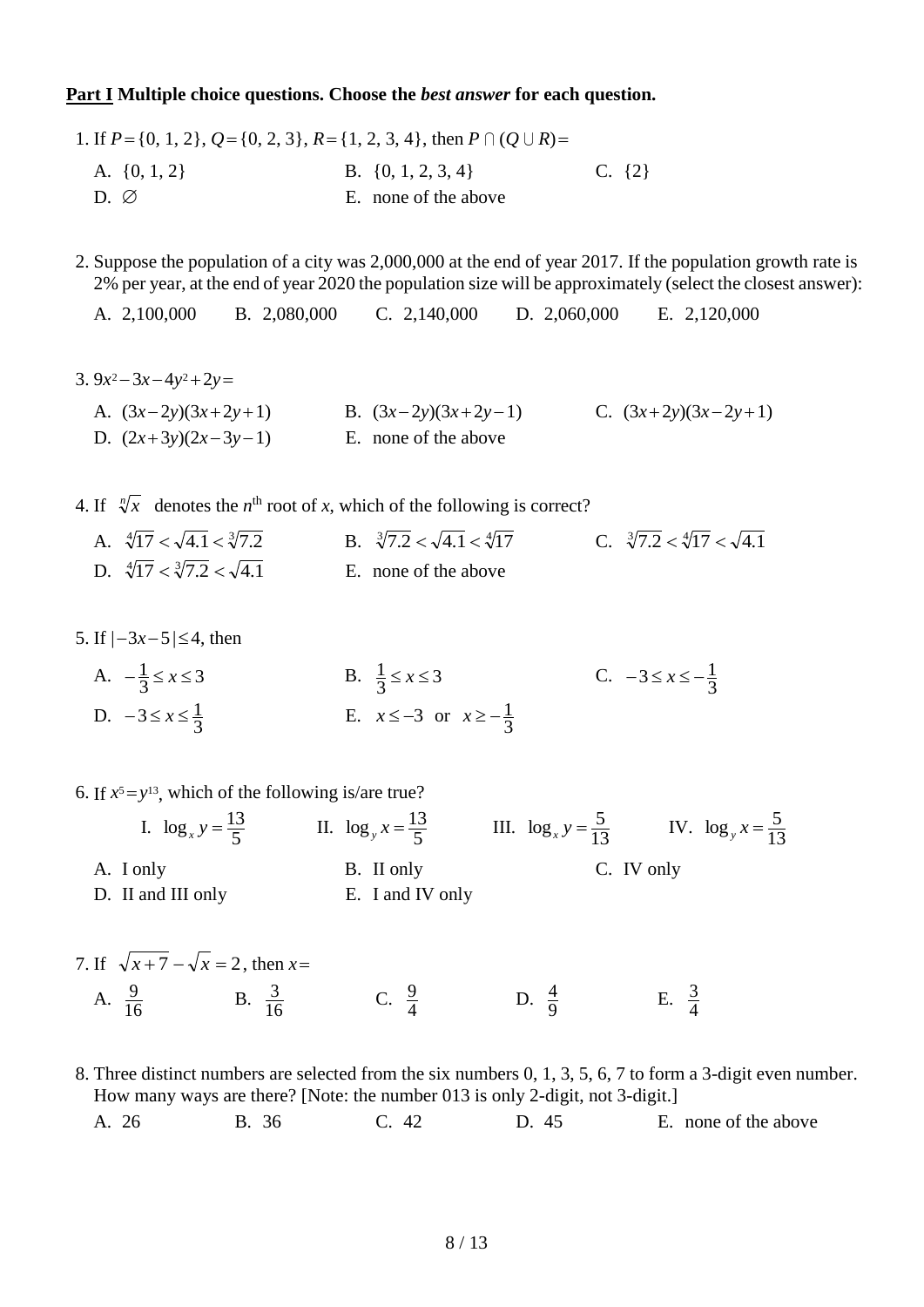|        | 9. The constant term in the expansion of $\left(x^2 + \frac{1}{x}\right)^{12}$ is |                     |                      |
|--------|-----------------------------------------------------------------------------------|---------------------|----------------------|
| A. 495 |                                                                                   | B. 220 C. 66 D. 792 | E. none of the above |

10. Suppose  $(a, 0)$  and  $(0, -b)$  are the endpoints of a diameter of a circle. Which of the following points lie on the circle?

I.  $(0, 0)$  III.  $(a, b)$  III.  $(a, -b)$ A. I only B. III only C. I and II only D. II and III only **E.** I and III only

11. If the graph of the parabola  $y=(x+1)^2$  is shifted to the right by 4 units, and then shifted downward by 5 units, what is the equation of the resulting parabola?

*y*

*O*

*Q*

*A*

*H C K*

*B*

*A*

*x*

*L*2

*L*1

- A.  $y=(x-3)^2-5$  B.  $y=(x+5)^2-5$  C.  $y=(x-5)^2+3$ D.  $y=(x+3)^2-5$  E.  $y=(x+4)^2-5$
- 12. In the right figure, two parallel lines  $L_1$ :  $x 4y + 12 = 0$ and  $L_2$ :  $2x - my + 4 = 0$  intersect the *y*-axis at points *A* and *B* respectively. Find the length of line segment *AB*.
	- A. 4 B. 7/2 C. 5/2 D. 1
	- E. none of the above
- 13. In the arithmetic sequence  $\{a_n\}_{n\geq 1}$ ,  $a_2 = 22$  and  $a_5 = 13$ . How many positive terms does this sequence have? A. 6 B. 7 C. 8 D. 9 E. 10

*P*

*B*

18° 84°

- 14. In the right figure, *PQ* and *HK* touch the circle at *A* and *C* respectively. Given that  $\angle ABC = 84^\circ$  and  $\angle BCH = 18^\circ$ , find  $\angle PAB$ .
	- A. 45° B. 72°
	- C. 78° D. 85°
	- E. none of the above



A.  $\frac{7}{25}$  $\frac{7}{25}$  B.  $-\frac{7}{25}$  C.  $\pm \frac{7}{25}$  D.  $-\frac{12}{25}$  E.  $\frac{12}{25}$ 12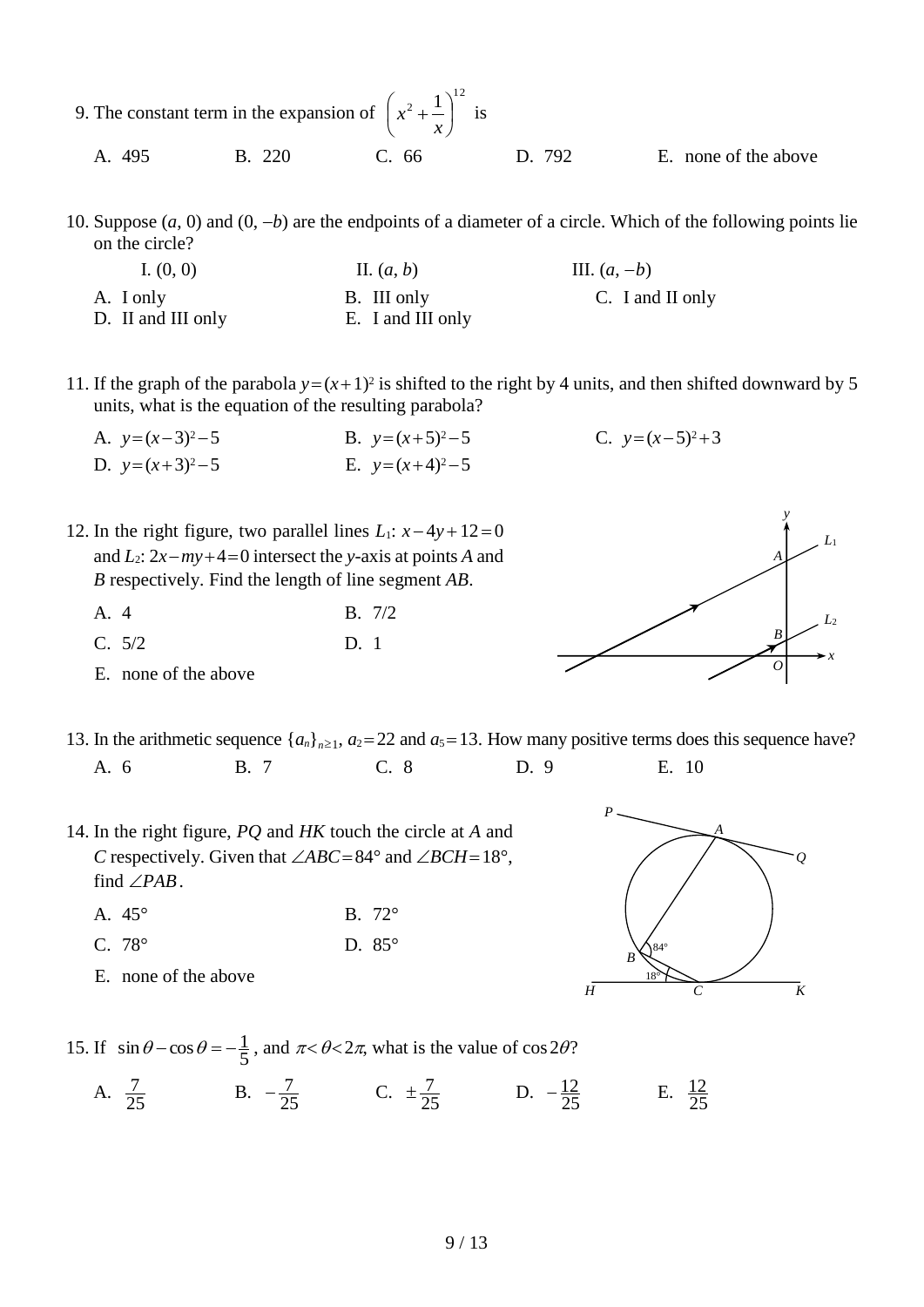### **Part II Problem-solving questions.**

- 1. Mr. Tam found some computer disks of two brands in his drawer, in which 40% are of brand A. Among the disks, all brand A disks are usable, but only 40% of brand B disks are usable.
	- (a) Find the probability that a randomly picked disk is usable. (4 marks)
	- (b) Suppose there are totally 100 disks. If 2 disks are randomly picked, what is the probability that both of them are usable? (Express your answer as a fraction in lowest terms.) (4 marks)
- 2. A train from City A to City B was originally travelling at a speed of 40 km per hour. After two hours the train broke down, and it stopped for 45 minutes to repair its engine. And then it finished the remaining journey at a speed of 50 km per hour.
	- (a) Let the distance between A and B be *x* km. In the above scenario, find an expression in terms of *x*, which gives the total time (in hours) required for the train to travel from A to B. (5 marks)
	- (b) If the train was able to arrive on time, how far is it from A to B? (3 marks)
- 3. Given that the sequence  $\{a_n\}_{n\geq 1}$  satisfies  $a_{n+1} = a_n + \frac{2n+1}{n^2(n+1)^2}$  $\frac{2n+1}{2}$  $\ddot{}$  $_{+1} = a_n + \frac{2n+1}{n^2(n+1)}$  $n^2(n)$  $a_{n+1} = a_n + \frac{2n+1}{n^2(n+1)^2}$  and  $a_1 = 0$ .
	- (a) Find the values of  $a_2$ ,  $a_3$  and  $a_4$ . (3 marks) (b) Guess a formula for the general term of  $\{a_n\}_{n\geq 1}$ , and prove it by mathematical induction. (5 marks)
- 4. Given that one of the roots of the equation  $a^{2x-4} 5a^{x-2} + 6 = 0$  is 3, where *a* is a constant.
	- (a) Find the value of *a*. (4 marks)
	- (b) Find all the other root(s) of the equation. (4 marks)
- 5. Let  $x^2 + y^2 4x 6y 12 = 0$ ,  $3y = (3 \tan 30^\circ)x + 9 2\sqrt{3}$  and  $y = (\tan 60^\circ)x (2\sqrt{3} 3)$ be respectively the equations of a circle *C*, and two lines  $\ell_1$  and  $\ell_2$ . Suppose *A* and *B* are respectively the intersecting points of  $\ell_1$  and  $\ell_2$  with *C*, where the *x*-coordinates of *A* and *B* are greater than 3.
	- (a) Find the radius *r* and the coordinates of the center *P* of *C*. (2 marks)
	- (b) Show that  $\ell_1$  and  $\ell_2$  pass through *P*. (3 marks)
	- (c) Find the area of *PAB*. (3 marks)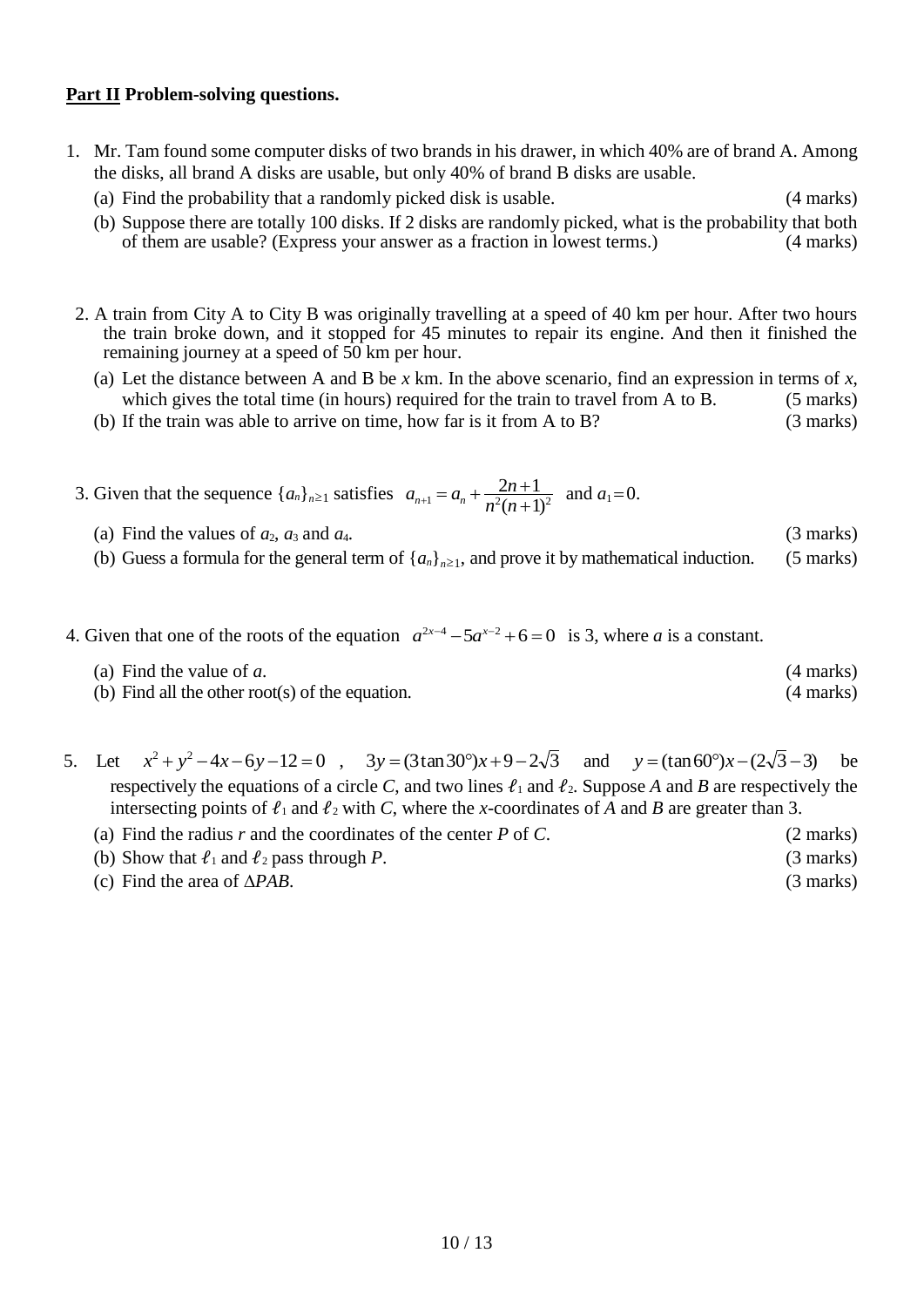# **Suggested Answer**

## **Part I Multiple choice questions.**

| <b>Question Number</b> | <b>Best Answer</b> |
|------------------------|--------------------|
| $\,1$                  | $\boldsymbol{A}$   |
| $\boldsymbol{2}$       | ${\bf E}$          |
| $\mathfrak{Z}$         | $\, {\bf B}$       |
| $\overline{4}$         | $\, {\bf B}$       |
| $\mathfrak s$          | $\mathbf C$        |
| $\sqrt{6}$             | D                  |
| $\overline{7}$         | $\mathbf{A}$       |
| $\,8$                  | $\, {\bf B}$       |
| 9                      | $\boldsymbol{A}$   |
| 10                     | ${\bf E}$          |
| 11                     | $\mathbf{A}$       |
| 12                     | $\mathbf C$        |
| 13                     | $\mathbf D$        |
| 14                     | $\mathbf C$        |
| 15                     | $\, {\bf B}$       |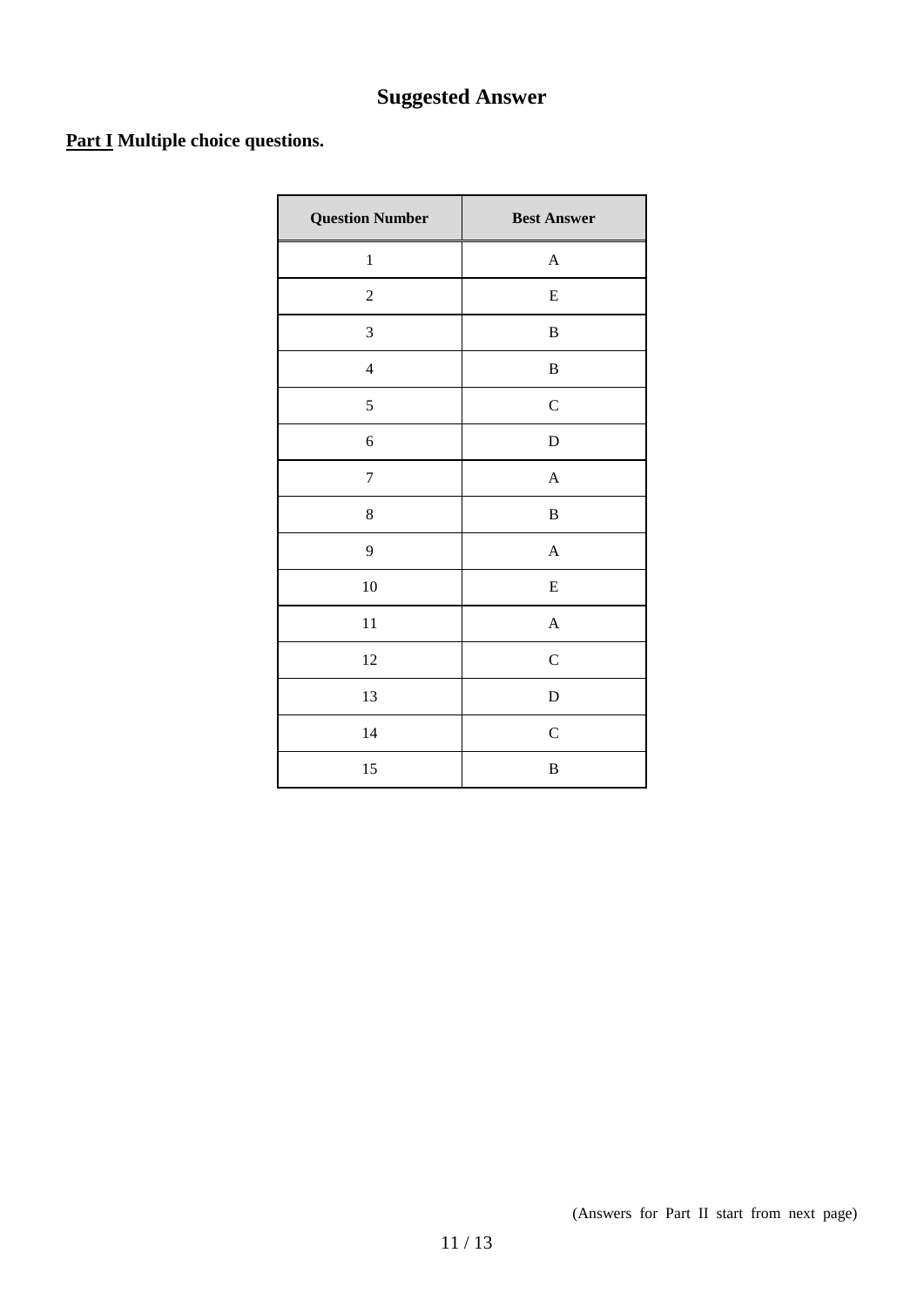#### **Part II Problem-solving questions.**

- 1. (a) Probability of picking 1 usable disk =  $40\% + (1-40\%) \times 40\% = 0.64$ .
	- (b) Probability of picking 2 usable disks =  $\frac{04}{100}$  $\frac{64}{100} \times \frac{63}{99} = \frac{112}{275}$  $\frac{112}{275}$ .
- 2. (a) The train had travelled  $40 \times 2 = 80$  km in the first two hours. It had travelled  $x-80$  km after stopping for 45 minutes, and arrived at B  $\frac{x-c}{50}$  $\frac{x-80}{50}$  hours later. The whole journey took

$$
2 + \frac{45}{60} + \frac{x - 80}{50} = \frac{23}{20} + \frac{x}{50}
$$
 hours.

(b) The train was initially travelling at a speed of 40 km/hour. If no delay occurs, the train will arrive at B on time after  $\frac{x}{40}$  $\frac{x}{40}$  hours. Therefore, we have

$$
\frac{23}{20} + \frac{x}{50} = \frac{x}{40} \Rightarrow x = 230.
$$

That is, City A is 230 km from City B.

3. (a)  $a_2 = 0 + \frac{2 \cdot 1 + 1}{1^2 \cdot 2^2} = \frac{3}{4}$ 3  $1^2 \cdot 2$  $0 + \frac{2 \cdot 1 + 1}{1^2 \cdot 2^2} =$ .  $+\frac{2\cdot1+1}{1^2\cdot2^2}=\frac{3}{4}$ ,  $a_3=\frac{3}{4}+\frac{2\cdot2+1}{2^2\cdot3^2}=\frac{8}{9}$ 8  $2^2 \cdot 3$  $2 \cdot 2 + 1$ 4  $\frac{3}{4} + \frac{2 \cdot 2 + 1}{2^2 \cdot 3^2} =$ .  $+\frac{2\cdot 2+1}{2^2\cdot 3^2} = \frac{8}{9}$ , and  $a_4 = \frac{8}{9} + \frac{2\cdot 3+1}{3^2\cdot 4^2} = \frac{15}{16}$ 15  $3^2 \cdot 4$  $2 \cdot 3 + 1$ 9  $\frac{8}{9} + \frac{2 \cdot 3 + 1}{3^2 A^2} =$ .  $+\frac{2\cdot3+1}{2^2-4^2}=\frac{15}{16}$ .

(b) From (a), we guess that  $a_n = \frac{n}{n^2}$  $\frac{2-1}{2}$  $a_n = \frac{n^2 - 1}{n^2}$ .

Let *S*(*n*) denote the statement " $a_n = \frac{n^2 - 1}{n^2}$  $\frac{2-1}{2}$  $a_n = \frac{n^2 - 1}{n^2}$ 

According to the given condition that  $a_1 = 0$ ,  $S(1)$  is true.

Assume *S*(*k*) is true for some positive integer *k*, that is, for this *k*,  $a_k = \frac{k}{k^2}$  $\frac{2-1}{2}$  $a_k = \frac{k^2 - 1}{k^2}$ .

It follows from this assumption and the other given condition that

$$
a_{k+1} = \frac{k^2 - 1}{k^2} + \frac{2k + 1}{k^2(k+1)^2} = \frac{(k^2 - 1)(k+1)^2 + 2k + 1}{k^2(k+1)^2} = \frac{k^2 + 2k}{(k+1)^2} = \frac{(k+1)^2 - 1}{(k+1)^2}.
$$

In other words,  $S(k+1)$  is also true.

By the Principle of Mathematical Induction, *S*(*n*) is true for all positive integers *n*.

- 4. (a) Since  $x = 3$  is a root of the equation, we get  $a^2 5a + 6 = 0$ , i.e.  $(a-2)(a-3) = 0$ , and so  $a = 2$  or  $a = 1$ 3.
	- (b) When *a*=2, the original equation reduces to  $2^{2(x-2)} 5 \cdot 2^{x-2} + 6 = (2^{x-2} 2)(2^{x-2} 3) = 0$ . Then we have  $2^{x-2}=2$  or  $2^{x-2}=3$ . That is,  $x=3$  or  $x=\log_2 3+2$ .

When *a*=3, the original equation reduces to  $3^{2(x-2)} - 5 \cdot 3^{x-2} + 6 = (3^{x-2} - 2)(3^{x-2} - 3) = 0$ . Then we have  $3^{x-2}=2$  or  $3^{x-2}=3$ . That is,  $x=3$  or  $x=\log_3 2+2$ . so the remaining root is  $\log_2 3+2$  and  $\log_3 2+2$ .